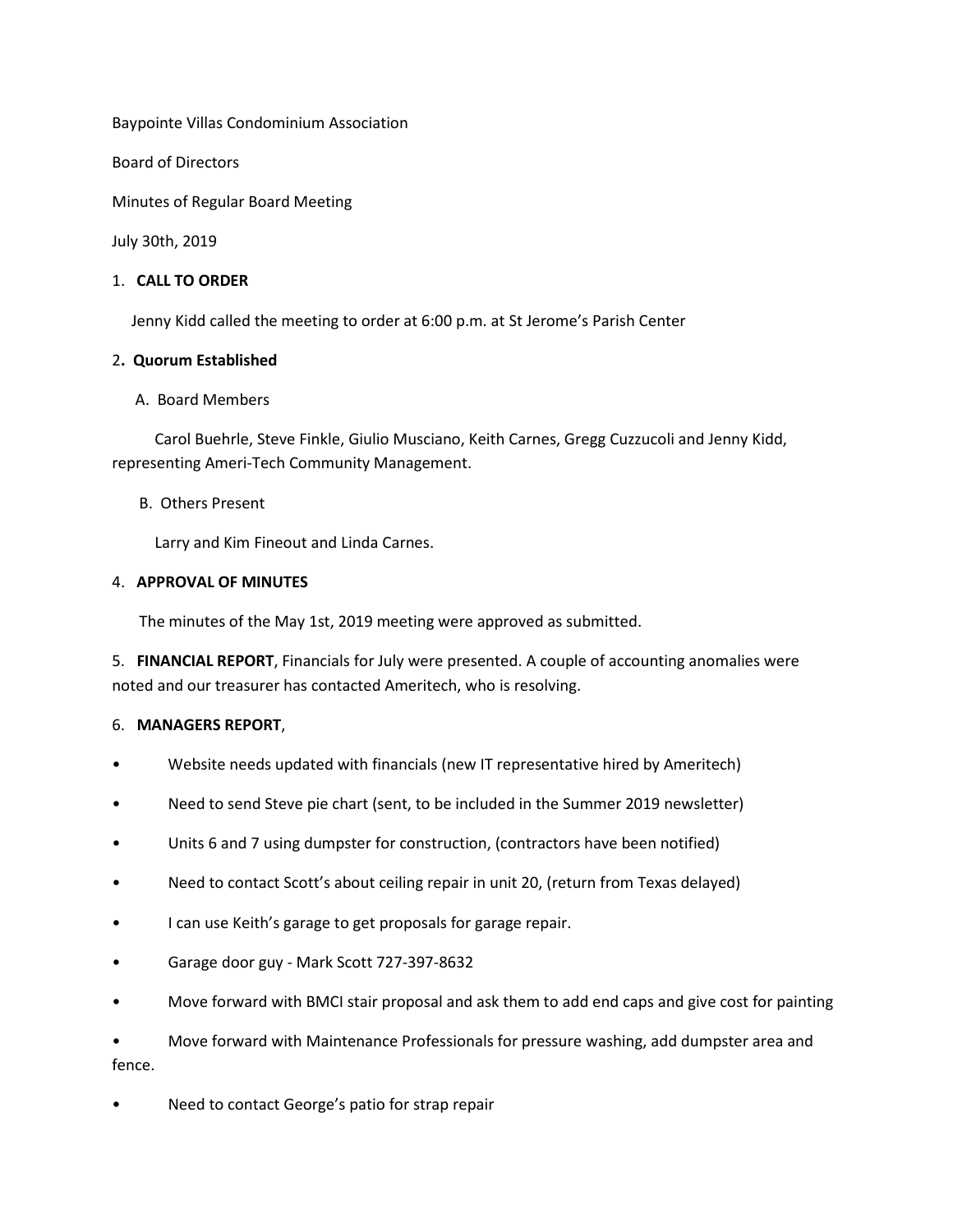- Contact Fence company about the hedges along Commodore, can we add a fence there?
- Need proposals for hardwood trimming of all trees.
- Steve is going to put proposed pet amendment in newsletter for owner feedback.
- Need to get 2 new Master locks with 25 keys To be distributed at next board meeting.
- Board to consider adding mandatory dryer vent cleaning to 2020 budget.
- Follow up with Greg at 6 about damages.
- Replace 8 and 18 shut off valves with lowest previous bidder.

# • **Meeting Dates**

• October – Budget Workshop, Wednesday, October 9th at 6:30 p.m. @ Ameri-Tech Conference Room

- November Budget Adoption Meeting, Tuesday, November 5<sup>th</sup> at 6:00 p.m. @ St Jerome's
- December Annual Meeting, Wednesday, December 11, 2019 at 6:00 p.m. @ St Jerome's
- Next meeting August 23rd at 6 PM at St Jerome's Church Parrish Center

# 7. **OLD BUSINESS**

A. Board voted in favor of hiring BMCI Contracting for needed stair repairs. Work is in progress. Will also replace all missing hand railing endcaps.

B. Pool filter grid repaired.

C. Wind mitigation and appraisal completed and results posted on the website. Residents can make copies and submit to homeowners insurance for possible savings.

D. Jenny will obtain three bids for painting all of the stairs. New wood must cure for 60 days before painting. Painting after rainy season is ideal.

E. Board approved bid from Maintenance Professionals to pressure wash all common area concrete surfaces.

F. Jenny will contact George's Patio for furniture strap repairs.

G. Board considering landscape options for Commodore hedge and Landscape needs for Unit 5 and 6 and other areas. Replace plants by sections when funds permit. Some present suggest we work together and volunteer do some of these projects ourselves to save money.